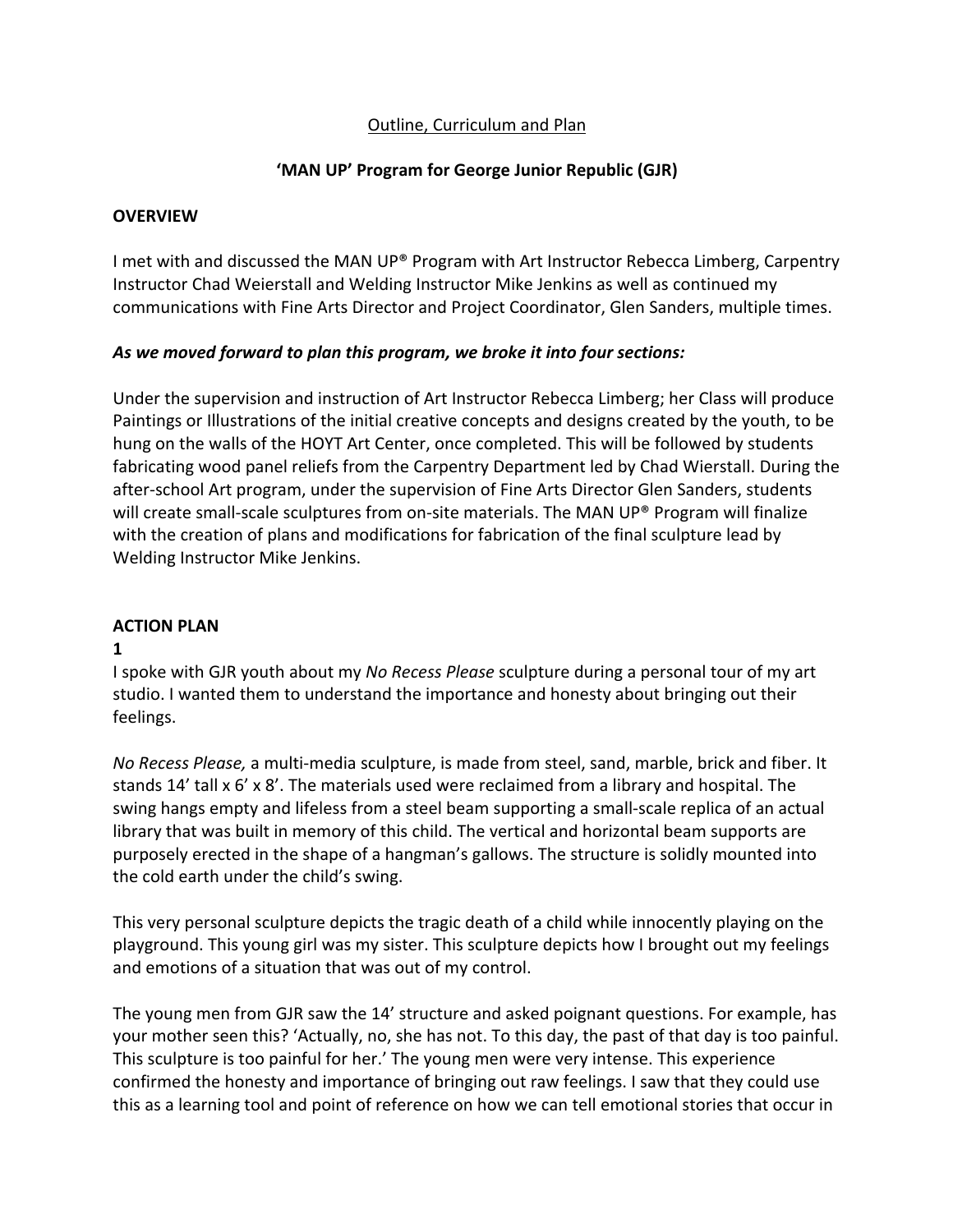our life, that we are not trapped within our psyche. We can use our emotions and knowledge as an educational tool.

## 2

Discussing what it means to MAN UP® with each of the young men. This Art can become the tool to allow us to perceive what they are dealing with from the past, present and future in hopefully a positive way. Helping them understand how our emotions play a critical role in expressing ourselves throughout our lifetimes, for example:

I can throw I can hit I can embrace if I am happy, *and so on*

Expression through the Arts can be done using a multitude of materials and mediums. Colors, textures, lines, angles, renderings and drawings all can come together or singularly to tell a story. I want to capture this information, these raw emotions from these young men. Embrace their MAN UP® stories from their pasts into their futures.

(I used props to express myself)

We wanted to hear their personal thoughts. Embrace their personal stories. Discuss materials that will support these stories using textures, surfaces, dimensions, angles, colors. At all times, they will be encouraged to not lose focus of their story. There is no right or wrong answer in Art. I will encourage them to be honest, I will ask honest questions; what do you feel inside?

I will openly discuss my sculpture, *No Recess Please* and how I felt when my sister died from the tragedy on the playground. I want them to realize that they are not alone and that other opinions of them do not matter. Don't worry about others liking it, this is your story**. When you are an artist, you sometimes can express things that you cannot say in different ways.**

And YES, artists do get to create their own marks and signatures for their art. The young men will also be challenged to design their own Brand, Mark, and Signature.

### **Begin Instructor Sections.**

• **Section 1:**

Rebecca Limberg's group will work and create Paintings and or Illustrations during her daytime art class, 2<sup>nd</sup> and 3<sup>rd</sup> quarters of the school year. These Paintings and Illustrations will provide the initial concepts for the project and will be displayed on the walls at The Hoyt Art Center. Each student's piece will be signed with their mark, signature.